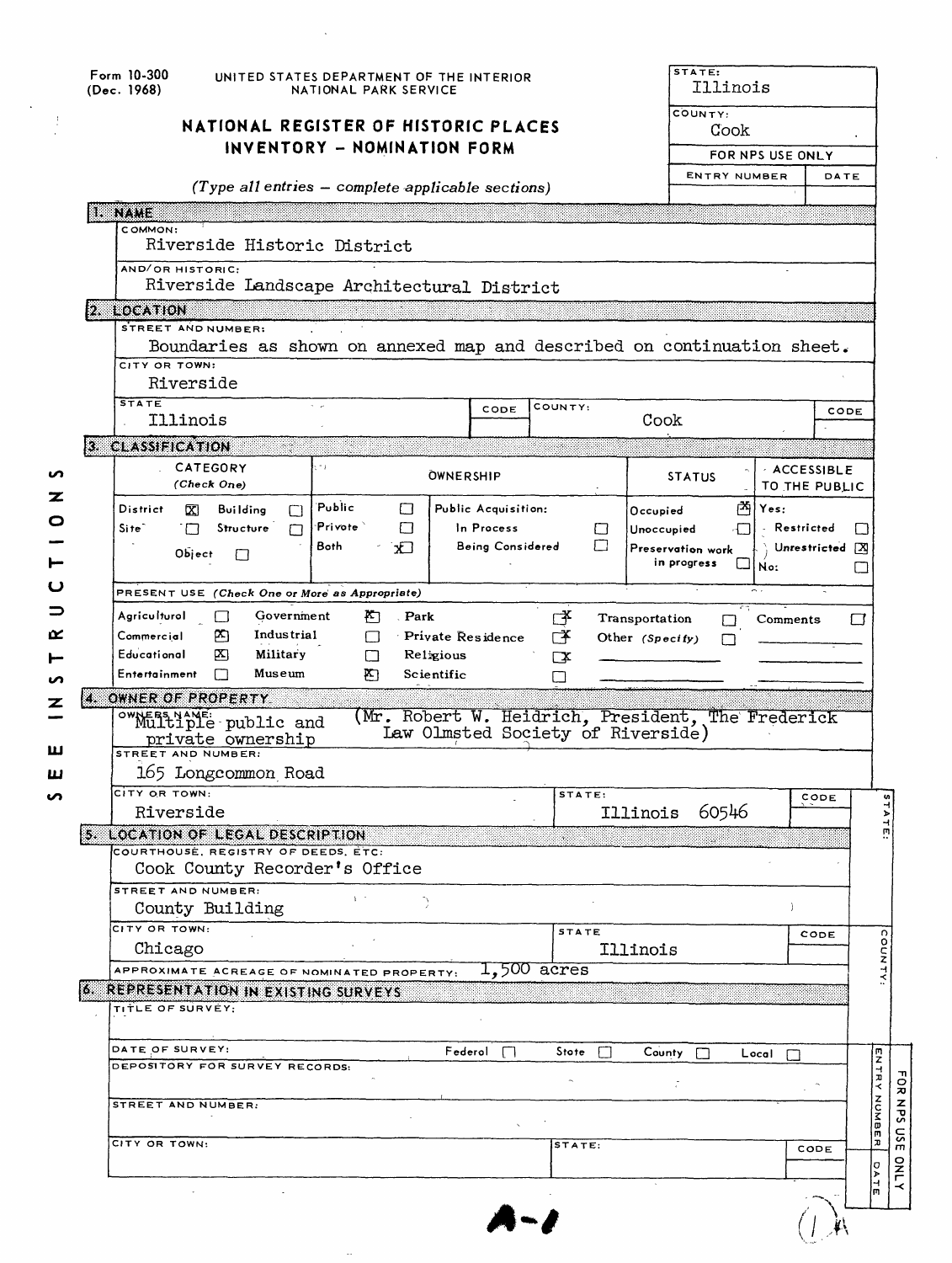| DESCRIPTION      |                                                                 |  |  |  |  |  |
|------------------|-----------------------------------------------------------------|--|--|--|--|--|
| <b>CONDITION</b> | (Check One)                                                     |  |  |  |  |  |
|                  | Excellent<br>Good<br>Fair<br>Deteriorated<br>Ruins<br>Unexposed |  |  |  |  |  |
| INTEGRITY        | (Check One)<br>(Check One)                                      |  |  |  |  |  |
|                  | Altered<br>ΚI<br>Unaltered<br>Moved<br>Original Site TX         |  |  |  |  |  |

**DESCRIBE THE PRESENT AND ORIGINAL (if known) PHYSICAL APPEARANCE**

The suburban commuter community of Riverside, as planned and developed by Glmsted and Vaux in 1869-71, was comprised of  $1,600$  acres. About  $700$ acres of this total were set aside for parks, roads, and walks. The plan called for the construction of 40 miles of carriage roads, from 15 to 50 feet in width, and 80 miles of walks. Most house lots were 100 feet wide and 200 feet deep. Residences were set back at least 30-feet from the front of the lot and each dwelling built had to cost at least  $$3,000$ . Development of the town began in the southwest portion - adjacent to the tracks of the Chicago, Burlington, and Quincy Railroad - in  $1869$ . Superintendent of Construction for the development was L. Y. Schermerhorn. By 1871 nine and one-half miles of carriage roads had been completed and two more miles graded. Seven miles of asphalt-covered walks and 16 miles of storm drains and sewers had been built. Gas and water pipes had also been installed. A gas works and water works had been erected and 200 gas street lights set out. Fortyseven thousand shrubs, 7,000 evergreens, 32,000 deciduous, and 2,500 large shade trees had been planted.

As to structures, a red-brick and stone 2 l/2\_story block of stores and offices (still standing), a stone chapel capable of seating 300 people, a large frame hotel in the Swiss chalet style (now gone), and about 50 frame residences - mostly designed in the Gothic Revival style - had been erected by 1871. The architects of these first buildings were Calvert Vaux, Frederick C. Withers of New York  $(1828-1901)$  (who designed the business block and church), and John C. Cochrane  $(1835-1875)$ , a Chicago architect.

The Panic of 1872 and resulting depression threw the Riverside Development Association into serious financial difficulty and the community thereafter grew much more gradually. Many additional residences have been added over the years, utilizing Olmsted\*s original overall plan for'the town. A number of other important architects have worked in Riverside since 1871. There are still extant a number of houses by William L. B. Jenney (1832-1907), Chicago architect and a resident of Riverside; three by Frank Lloyd Wright (1867-1959), including his Avery Coonley House of 1908; two dwellings by Louis Sullivan (1856-1924), and one (1912) by Gruenzel and Drummond.

Only minor changes have been made in Olmsted's original plan in the 1,500-acre portion of Riverside that is included in the historic district, What was once a park (the area marked x on the attached maps) was changed to a landscaped residential area in the 19th century and a few of the large bouse lots have recently been subdivided to permit the construction of adjacent dwellings. About five of residences built 1869-71 are still standing, and the later dwellings richly illustrate the many and changing architectural styles used in the period 1871 to 1969. Gas street lamps are still utilized in all residential sections of Riverside. There are no intrusions. The historic district is now closely hemmed on all sides by typically unplanned and unsightly urban sprawl and Riverside's planned open spaces and greenery make a particularly dramatic contrast with the surrounding communities.

Approximately 100 acres of the original tract (that area now bounded by Forbes Road on the east, by Salt Creek on the south and west, and by Logan Avenue on the north) has been excluded from the historic district.

m

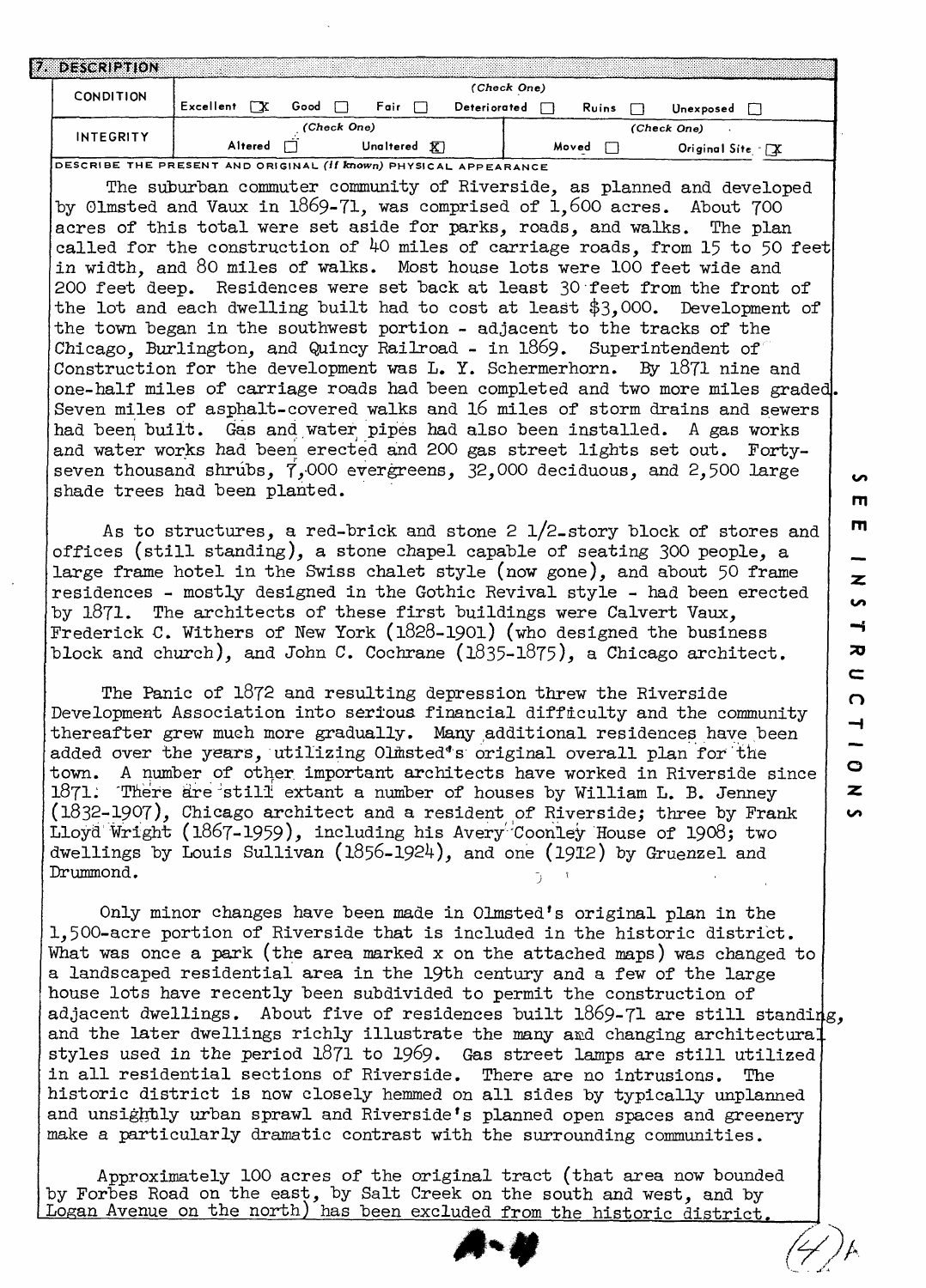| PERIOD (Check One or More as Appropriate)                |              |                               |              |                                                                      |              |                                                                   |        |
|----------------------------------------------------------|--------------|-------------------------------|--------------|----------------------------------------------------------------------|--------------|-------------------------------------------------------------------|--------|
| Pre-Columbian                                            | -1. 1        | 16th Century                  | П            | 18th Century                                                         | $\Box$       | $20th$ Century $\Box$                                             |        |
| 15th Century                                             |              | 17th Century                  | $\Box$       | 19th Century 7                                                       |              |                                                                   |        |
| SPECIFIC DATE(S) (If Applicable and Known)               |              |                               |              |                                                                      |              |                                                                   |        |
| AREAS OF SIGNIFICANCE (Check One or More as Appropriate) |              |                               |              | しょくさい                                                                |              | $\alpha = \alpha - \alpha$ . The $\alpha$<br>$\alpha = 1, 2, 3$ . | -71    |
| Aboriginol                                               |              | $2 \times 10^{-12}$ Education | $\cdot \Box$ | Political $\begin{bmatrix} 1 & -2 & -1 \\ -2 & -1 & 1 \end{bmatrix}$ |              | Urban Planning                                                    |        |
| Prehistoric                                              | $\Box$       | Engineering                   | $\Box$       | Religion/Phi-                                                        | $\epsilon$   | Other (Specify)                                                   | ⊢कि? प |
| Historic                                                 | ⊓            | <b>Industry</b>               | П            | losophy                                                              | ⊓            | Architecture                                                      | x      |
| Agriculture                                              | ீர           | $.$ Invention $.$             | $\cdot \Box$ | $\sim$ Science $\sim$ $\Gamma$ $\sim$                                |              | and the Second Control (1990)                                     |        |
| Art.                                                     |              | Landscape                     |              | Sculpture                                                            | $\mathbf{1}$ | かない メール・コロード イント                                                  |        |
| Commerce                                                 |              | Architecture                  | ाक           | Social/Human-                                                        |              |                                                                   |        |
| Communications                                           | $\mathbf{1}$ | Literature                    |              | itarian                                                              | Ŧ٦           |                                                                   |        |
| Conservation                                             | $\Box$       | <b>Military</b>               | П            | Theater                                                              |              |                                                                   |        |
|                                                          |              | Music                         |              | Transportation                                                       |              |                                                                   |        |

STATEMENT OF SIGNIFICANCE *(Include Personages, Dates, Events, Etc.)*

Designed in 1868-69 by the master landscape architect Frederick; Law Olmsted, Sr. (1822-1903), and the noted architect Calvert Vaux (1824-1895), Riverside is the prototype of the comprehensively planned and.landscaped uburban commuter community in which the natural features have been preserved and added to in order to offer the benefits of rural life. Here, for the first time and in a classic example, landscape design was applied bo a suburban development to utilize the topography and natural features for the purpose of enhancing the quality of community living. A quality environ nent was created by the establishment of a park-like atmosphere, the planned openness of the town site, and by the use of gracefully curved and sunken roads adapted to the topography and natural features of the land. Except foi very minor changes, Riverside has preserved its original landscaped plan almost intact.

Olmsted's Ideas and. Plan., ,. .... , ..,,.,, , .......

ビッム Just prior to the Civil War large American cities began to develop their first commuter suburbs. Tast railroad service enabled wealthier Families to leave the central sections of cities and live-in-mansions set in a rural surrounding. Believing that "the mere proximity of dwellings which characterize all strictly urban neighborhoods is a prolific source morbid conditions of the body and mind, manifesting themselves in "nervous 'eebleness...and various functional derangements, Olmsted saw the wellplanned suburb, in contrast to the central city, as the place where one could find "the most attractive, the most refined, and the most soundly wholesome forms of domestic life, and the best application of the arts of civilization to which mankind has yet attained." In 1869 Olmsted set out o create for the Riverside Development Association a new community that vould illustrate his ideas. With his partner, Calvert Vaux, he used careful planning to make the proposed Chicago suburb a place to foster the 'harmonious cooperation of men in a community and the intimate relationship nd constant intercourse and interdependence between families."

Given practically free rein by the trustees of the organization chartered o develop the Riverside suburb, Olmsted and Vaux found themselves with a  $1600$ -acre site admirably suited to the type of bedroom community being eveloped in the post-Civil War period. Located on a site six miles west of  ${\tt Chicago, \ Riverside \ had \ both \ the \ efficient \ railroad \ link \ with \ the \ central \ city}$ nd attractive topography which sloped gently toward the Des Plaines River. Prior to  $1868$ , American suburban planners and developers invariably followed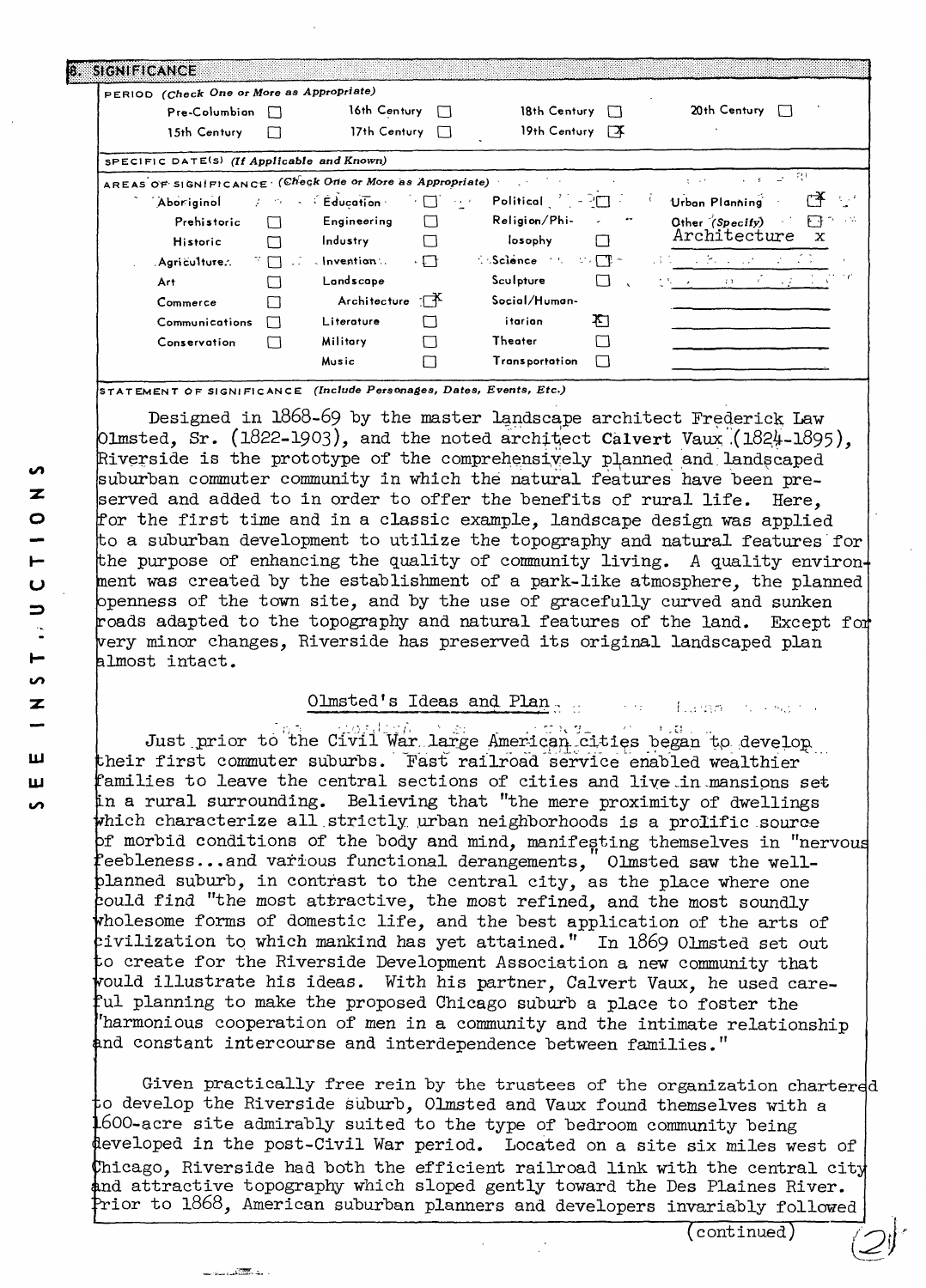| Riverside in 1871, with a Description of Its Improvements Together with                                                                                                  |             |                    |                                        |                                                            |      |
|--------------------------------------------------------------------------------------------------------------------------------------------------------------------------|-------------|--------------------|----------------------------------------|------------------------------------------------------------|------|
| some Engravings of Views and Buildings (Office of the Riverside Improvement                                                                                              |             |                    |                                        |                                                            |      |
| Company, 73 Clark Street, Chicago, Illinois, 1871).                                                                                                                      |             |                    |                                        |                                                            |      |
| Julius Gy. Fabos, Gordon T. Milde, & V. Michael Weinmayr, Frederick Law                                                                                                  |             |                    |                                        |                                                            |      |
| Dlmsted, Sr., Founder of Landscape Architecture in America (University of                                                                                                |             |                    |                                        |                                                            |      |
| Mass. Press, 1968), 47-56.                                                                                                                                               |             |                    |                                        |                                                            |      |
| Walter L. Creese, The Search for Environment, The Garden City Before and                                                                                                 |             |                    |                                        | r <u>od</u> poljski vreda i stanovnik i drugi dr           |      |
| After (New Haven, 1966)                                                                                                                                                  |             |                    |                                        | the state of the                                           |      |
| 10. GEOGRAPHICAL DATA                                                                                                                                                    |             |                    | man states and the state (continued)   |                                                            |      |
| LATITUDE AND LONGITUDE COORDINATES                                                                                                                                       |             | 0                  |                                        | LATITUDE AND LONGITUDE COORDINATES                         |      |
| , DEFINING A RECTANGLE LOCATING THE PROPERTY.                                                                                                                            |             | Ŕ                  | OF LESS THAN ONE ACRE                  | DEFINING THE CENTER POINT OF A PROPERTY                    |      |
| <b>CORNER</b><br>LATITUDE<br><b>LONGITUDE</b>                                                                                                                            |             |                    | <b>LATITUDE</b>                        | <b>LONGITUDE</b>                                           |      |
| Degrees Minutes Seconds   Degrees Minutes Seconds<br>$87°50'00$<br><b>NW</b><br>47<br>50 : 35                                                                            |             | $\mathbf{o}$       | $\sim 100$                             | Degrees Minutes Seconds Degrees Minutes Seconds<br>$\circ$ |      |
| 87°48°09"<br>$47$ $^{\circ}$<br><b>NE</b><br>50 ' 35                                                                                                                     |             |                    |                                        |                                                            |      |
| $47$ $^{\circ}$<br>87°48'09"<br>48 : 59<br>SE.                                                                                                                           |             |                    |                                        |                                                            |      |
| $\bullet$<br><b>SW</b><br>48:59<br>ററ                                                                                                                                    |             |                    |                                        |                                                            |      |
| LIST ALL STATES AND COUNTIES FOR PROPERTIES OVERLAPPING STATE OR COUNTY BOUNDARIES<br>STATE:                                                                             | CODE        | COUNTY             |                                        |                                                            | CODE |
|                                                                                                                                                                          |             |                    |                                        |                                                            |      |
| STATE:                                                                                                                                                                   | CODE        | COUNTY»            |                                        |                                                            | CODE |
| STATE:                                                                                                                                                                   | <b>CODE</b> | COUNTY:            |                                        |                                                            |      |
|                                                                                                                                                                          |             |                    |                                        |                                                            | CODE |
| STATE:<br>۸                                                                                                                                                              | CODE        | COUNTY:            |                                        |                                                            | CODE |
| Charles W. Snell, Survey Historian<br>ORGANIZATION<br>Division of History, Office of Archeology and<br>Historic Preservation, National Park Service<br>STREET AND NUMBER |             |                    | $\omega$ and $\omega$ . $\bar{\omega}$ | DATE<br>ŢА<br>2/10/70                                      |      |
| 801 - 19th Street, N.W.                                                                                                                                                  |             |                    |                                        |                                                            |      |
| CITY OR TOWN:                                                                                                                                                            |             |                    |                                        |                                                            |      |
|                                                                                                                                                                          |             | <b>STATE</b>       |                                        |                                                            |      |
| Washington Williams                                                                                                                                                      |             | D.C.               | 20006                                  | uidann. N                                                  |      |
| 12. STATE LIAISON OFFICER CERTIFICATION                                                                                                                                  |             |                    |                                        | NATIONAL REGISTER VERIFICATION                             |      |
| As the designated State Liaison Officer for the Na-                                                                                                                      |             |                    | ÷.                                     | it and                                                     |      |
| tional Historic Preservation Act of 1966 (Public Law                                                                                                                     |             |                    |                                        | I hereby certify that this property is included in the     |      |
| 89-665), I hereby nominate this property for inclusion                                                                                                                   |             | National Register. |                                        |                                                            |      |
| in the National Register and certify that it has been                                                                                                                    |             |                    |                                        |                                                            |      |
| evaluated according to the criteria and procedures set<br>forth by the National Park Service. The recommended                                                            |             |                    |                                        |                                                            |      |
| level of significance of this nomination is:                                                                                                                             |             |                    |                                        | Chief, Office of Archeology and Historic Preservation      |      |
| National $\Box$<br>State $\Box$<br>Local $\Box$                                                                                                                          |             |                    |                                        |                                                            |      |
|                                                                                                                                                                          |             |                    |                                        |                                                            |      |
|                                                                                                                                                                          |             |                    |                                        |                                                            |      |
|                                                                                                                                                                          |             | ATTEST:            |                                        |                                                            |      |
|                                                                                                                                                                          |             |                    |                                        |                                                            |      |
| Title                                                                                                                                                                    |             |                    |                                        |                                                            | CODE |
| Date                                                                                                                                                                     |             | Date               | <b>Keeper of The National Register</b> |                                                            |      |

 $\overline{m}$  $\mathsf{m}$ - $\overline{\mathbf{z}}$  $\overline{v}$ ÷,  $\bar{\mathbf{z}}$  $\subset$  $\Omega$  $\begin{array}{c} 1 & 1 \\ 0 & 1 \end{array}$ z  $\overline{v}$ 

 $\sim$ 

 $\bar{\ell}$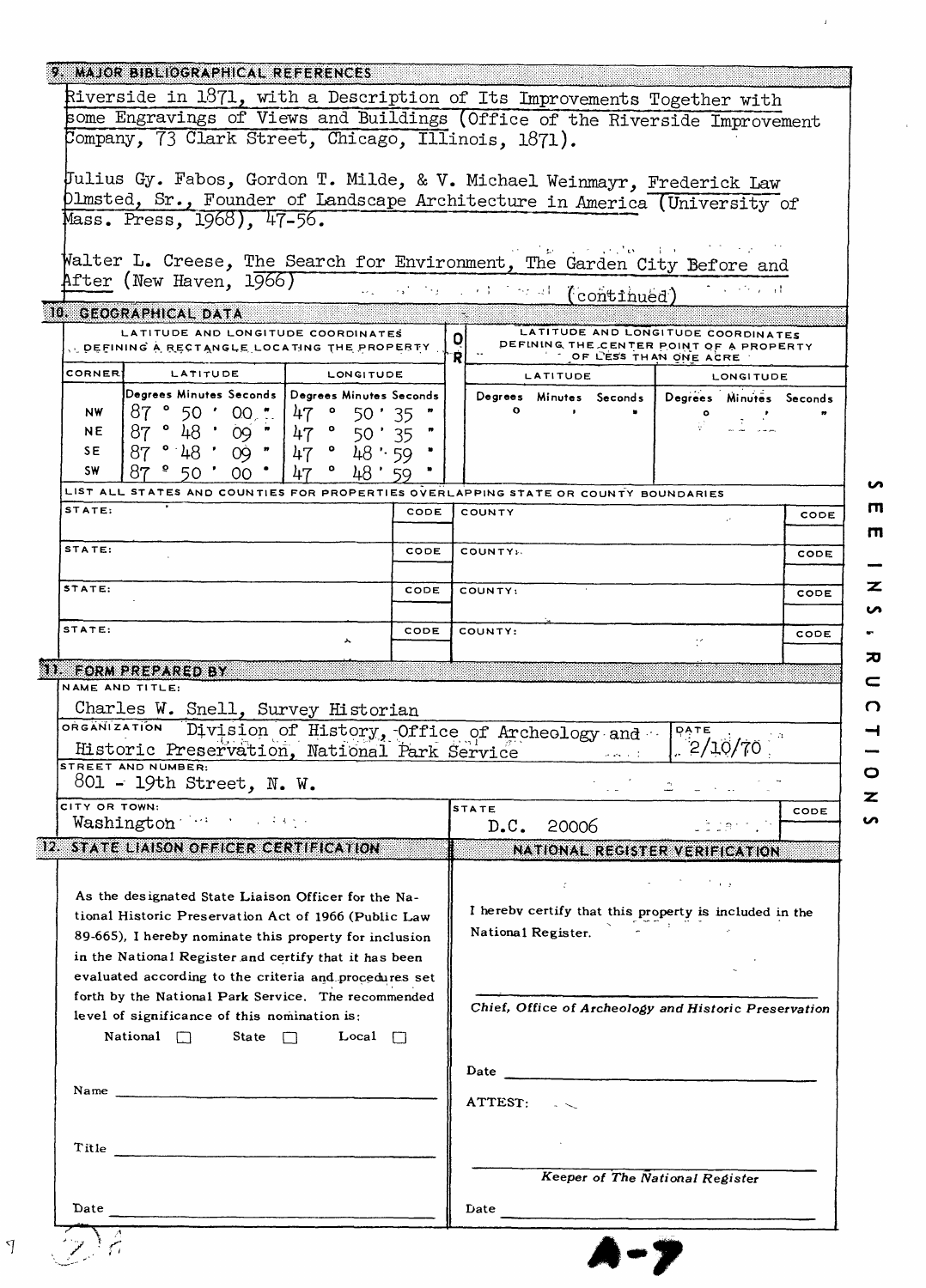$\mathbf{b}$ 

#### **Form 10-300o (July 1969)**

#### **UNITED STATES DEPARTMENT OF THE INTERIOR NATIONAL PARK SERVICE**

Illinois

# **NATIONAL REGISTER OF HISTORIC PLACES**

COUNTY

**STATE** 

## Cook

**INVENTORY - NOMINATION FORM**

*(Number all entries)* 2. Location **(cont.) £<**

Boundaries of the Riverside Historic District:

 $\overline{\mathbf{u}}$ 

Beginning at the northwest corner of the intersection of Ogden and Harlem Avenues, thence north along Harlem Avenue to the intersection with the southerly line of the Illinois Central Railroad tracks, thence northwest along said tracks to the intersection with 26th Street, thence west along 26th Street to the intersection with Des Plaines Avenue, thence south along Des Plaines Avenue to the intersection with 31st Street, thence west along 31st Street to the intersection with 1st Avenue, thence southerly along 1st Avenue to the intersection with Salt Creek, thence easterly along Salt Creek to the intersection with the Des Plaines River, thence easterly along the Des Plaines River to the intersection with Oggen Avenue, thence northeasterly along Ogden Avenue to its intersection with Harlem Avenue, the point of beginning.

The historic district includes approximately 1,500 acres of the 1,600 acres that originally comprised the town site.

*(Continuation Sheet)*

**FOR NPS USE ONLY** 

Ź

**ENTRY NUMBER**

DATE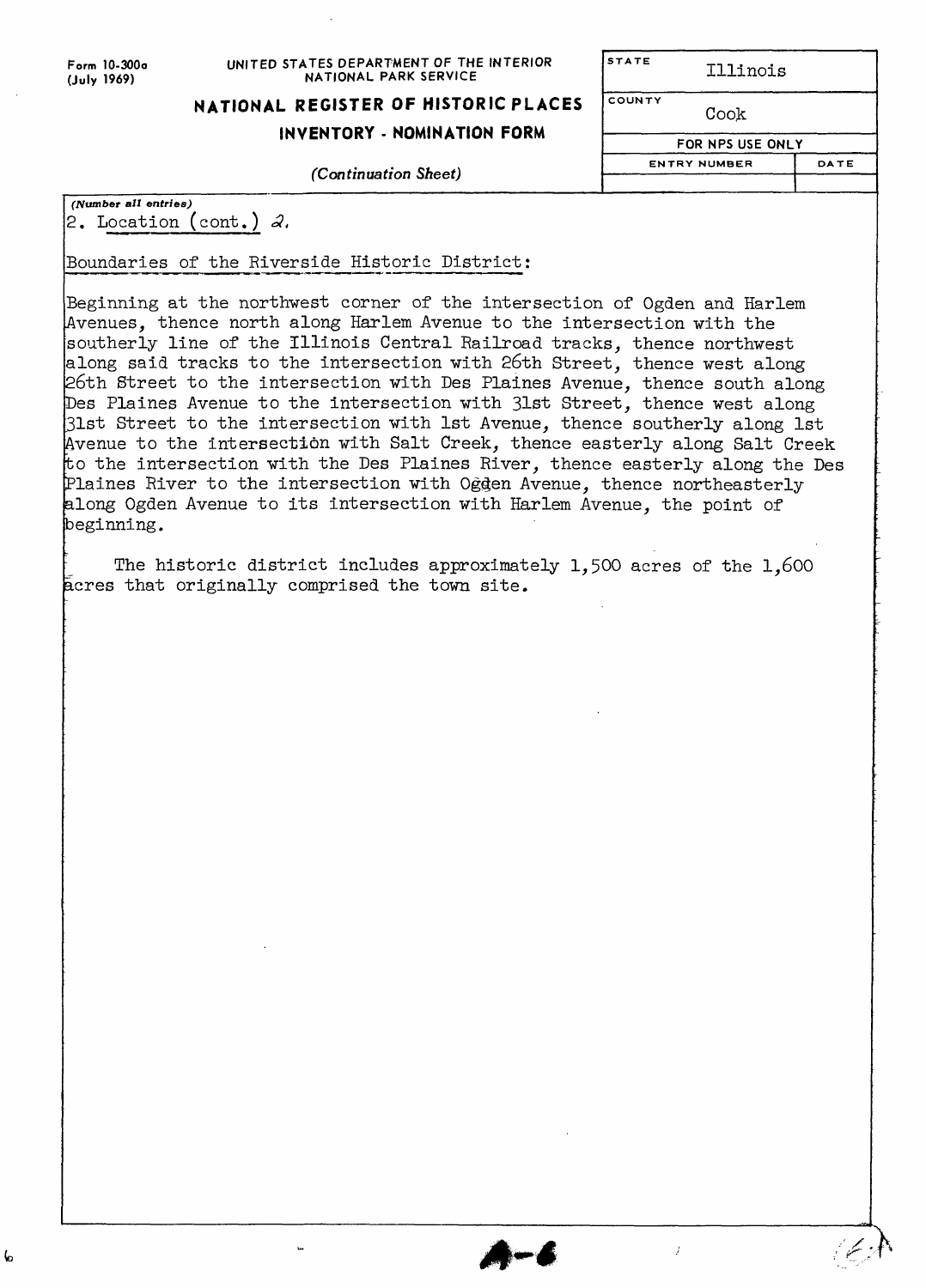| Form 10-300a |
|--------------|
| (July 1969)  |

#### **UNITED STATES DEPARTMENT OF THE INTERIOR NATIONAL PARK SERVICE**

STATE

Illinois

## **NATIONAL REGISTER OF HISTORIC PLACES**

## **INVENTORY - NOMINATION FORM**

#### *(Continuation Sheet)*

| COUNTY              |      |
|---------------------|------|
| Cook                |      |
| FOR NPS USE ONLY    |      |
| <b>ENTRY NUMBER</b> | DATE |
|                     |      |

*(Number all entries)* 7. Description

There have been many changes and intrusions made in the section north of Forest Avenue, which is largely occupied by the Chicago Zoological Park and two schools. The Olmsted plan was never utilized in the portion south of Forest Avenue. Instead, another developer substituted a travesty of the •Olmsted plan: Tiny public "parks", small house lots, and "curved" roads. •this section these "features" are jammed together in a small area for the purpose of utilizing every last square inch of land. In

 $\overline{1}$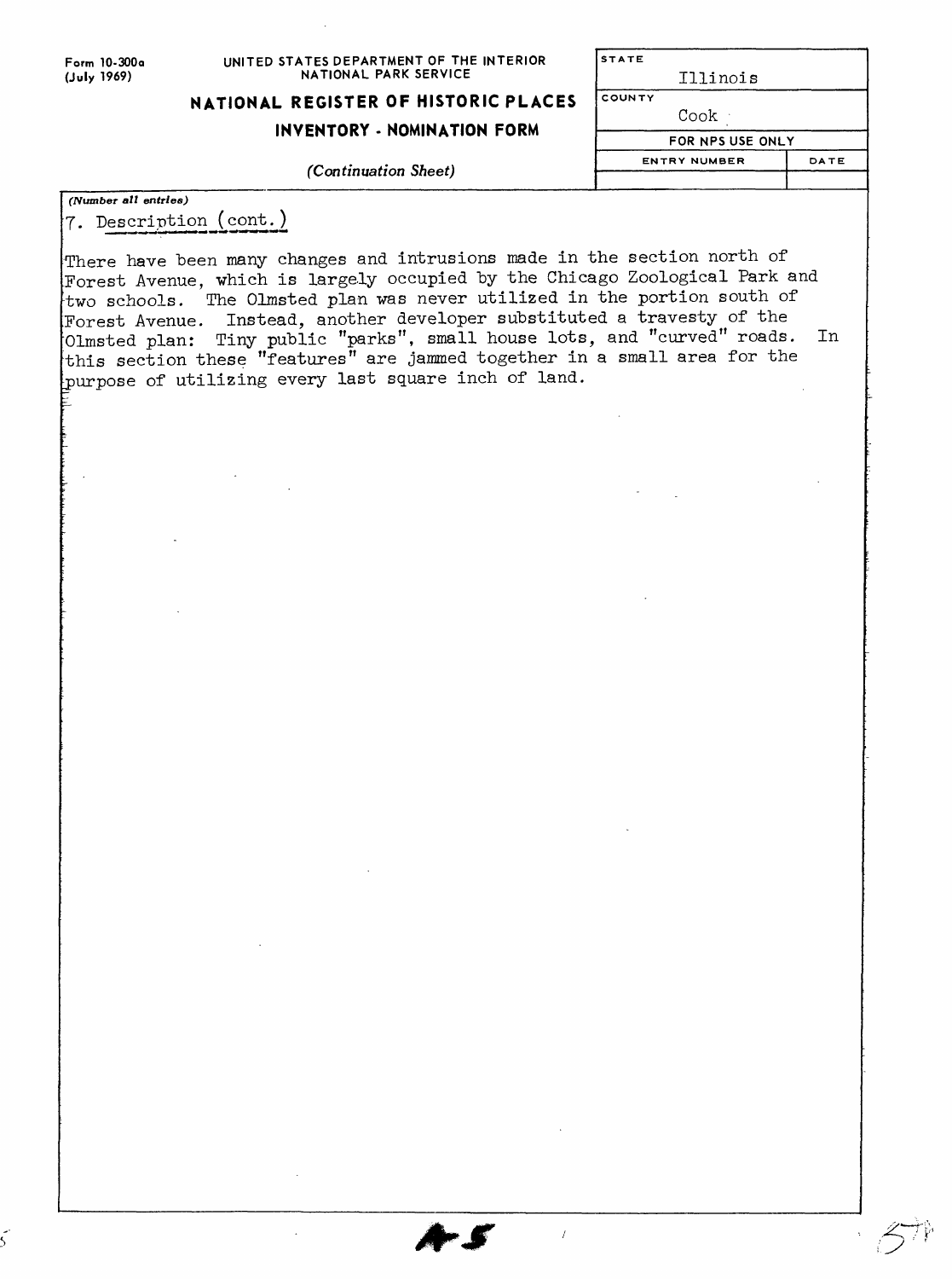**Form 10-300o (July 1969)**

#### **UNITED STATES DEPARTMENT OF THE INTERIOR NATIONAL PARK SERVICE**

# **NATIONAL REGISTER OF HISTORIC PLACES**

**INVENTORY - NOMINATION FORM**

#### **(Continuation Sheet)**

| TAIL                |      |
|---------------------|------|
| Illinois            |      |
| ΟυΝΤΥ               |      |
| Cook .              |      |
| FOR NPS USE ONLY    |      |
| <b>ENTRY NUMBER</b> | DATE |
|                     |      |

 $\overline{\mathbf{c}}$ 

| (Number all entries) |                                |  |  |  |
|----------------------|--------------------------------|--|--|--|
|                      | $\beta$ . Significance (cont.) |  |  |  |

the practice of imposing a rectangular grid system of streets and lots on •whatever topography existed. Natural features such as hills or streams were regarded as an inconvenience to be corrected or ignored. In his plan for Riverside Olmsted established the foundation for an entirely different line of suburban design. Instead of imposing the rigid grid system, the streets.were allowed to flow around the landscape and topography in harmony with the meandering Des Plaines River and land along the river was preserved for general use in the form of public parks or commons.

His approach, as outlined in his firm's preliminary report of 1868 to the trustees of the Riverside Development Association, became a classic guide for later developers of suburbs. The primary objectives of the trustees, Olmsted wrote, should be the development of a general plan, the fault of most existing suburbs being that "no intelligent design has been pursued to secure ...distinctly rural attractiveness." In the execution of the Riverside plan Olmsted reinforced the existing natural beauty by planting roadside trees in irregular clusters to give a spontaneous effect and to exploit the beauty of massed foliage. To avoid the problem of ugly architecture, he suggested that "we can require that no house can be built within a certain number of feet of the highway, and we can insist that each householder shall maintain one or two living trees between his house and the highway line." Both of these suggestions were adopted by the trustees.

In further efforts to create a rural atmosphere, Olmsted and Vaux stressed in their report the importance of unfenced parks and recreation grounds with the "character of informal village greens." Various such parks were to be scattered throughout the development, often with facilities for "croquet or ball grounds" or other "objects of general interest." The spacious front vards of the residences were to be unfenced and a further damming of the Des Plaines River was suggested to provide facilities for pleasure boating.

In designing their transportation network, Olmsted and Vaux again introduced a new concept. Interior roadways wound around interesting natural features; hey focused on the river; they were often depressed to create a less disturbing effect on the open sight lines, and for the first time streets were also deliberately curved - "the idea being," in Olmsted's words; - "to suggest and imply leisure, contemplativeness, and happy tranquility." Within the development a separation of business and pleasure traffic was also suggested. Finally, one of Olmsted's most radical innovations, not actually adopted by Riverside, was for a six-mile pleasure parkway connecting the community with Chicago for the benefit of commuters who wished to ride their horses to and from work. This idea Olmsted was not able to apply in practice until his work on his Boston project-after 1878.